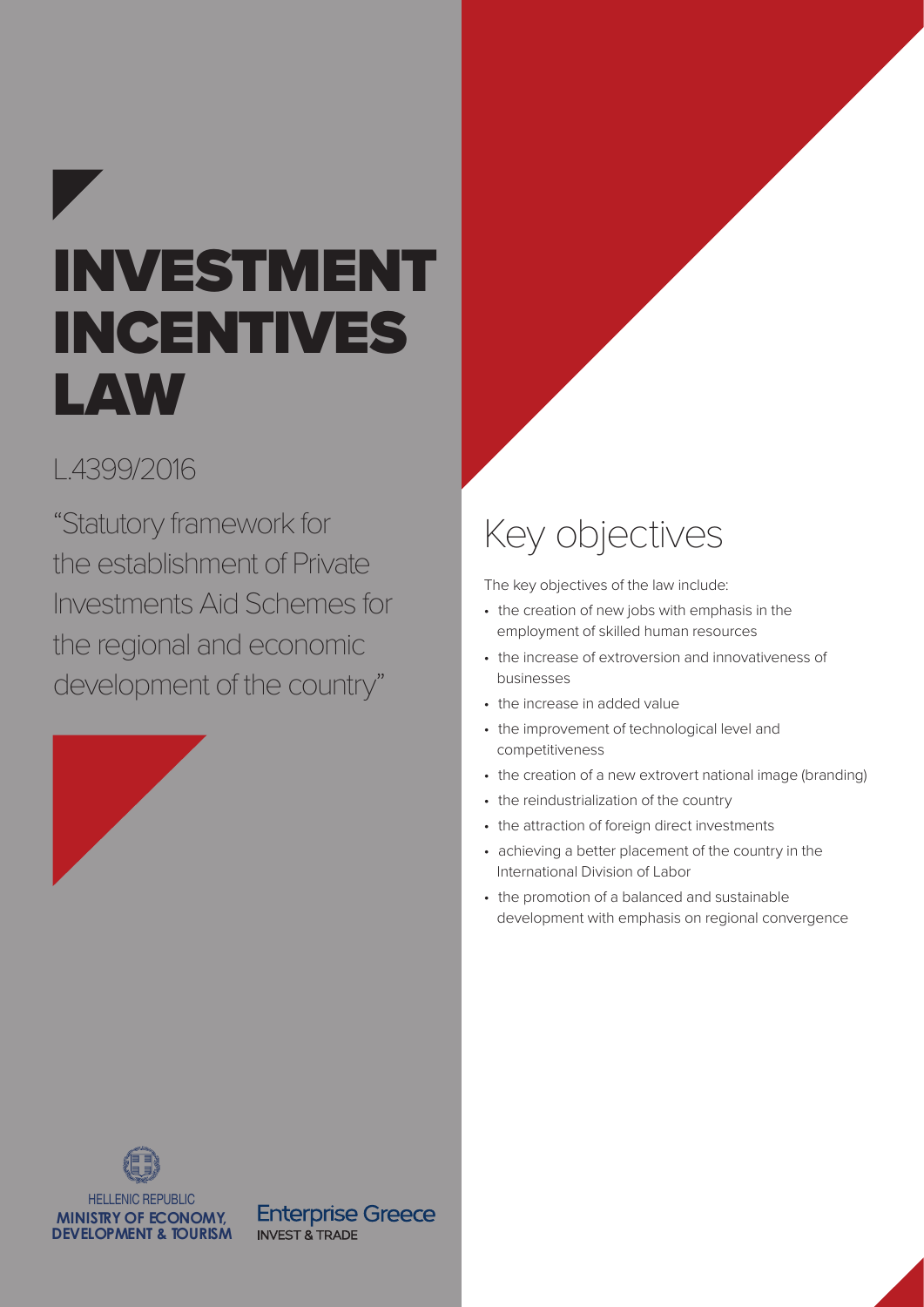### Terms and Conditions for Participation

#### **NATURE OF INCENTIVE**

The aid has the nature of an incentive, only if the beneficiary has submitted a written application for the participation in the aid scheme before the implementation of the investment plan.

#### **CONTENTS OF INVESTMENT PLAN – INITIAL INVESTMENT**

- development of a new plant
- capacity expansion of an existing plant
- diversification of a plant's production
- substantial modification of the entire production procedure of an existing plant
- acquisition of all assets of a closed plant

#### **MINIMUM INVESTMENT AMOUNT (IN EURO)**

- Large sized companies: 500.000
- Medium sized companies, cooperatives and clusters: 250.000
- Small sized companies: 150.000
- Very small sized companies: 100.000
- Social Cooperative Companies (SoCC): 50.000

#### **ENTITY PARTICIPATION IN THE INVESTMENT COST**

The participation of the entity in the cost of the investment project can take place either through own funds or through external financing, provided that 25% of the total investment cost does not contain any state aid, support or subsidy whatsoever.

### Beneficiaries

Beneficiaries of the aid are companies that are established or maintain a branch in Greece at the commencement date of the investment plan and fall under one of the following corporate types:

- **• Personal company**
- **• Commercial companies**
- **• Social Cooperative Companies (SoCC)**
- **• Agricultural Cooperatives (AC), Producer groups (PG) and Agricultural Corporate Partnerships (ACP)**
- **• Companies in establishment or merger procedures**, provided that they have completed their publicity procedures before the commencement date of the investment plan
- Companies that operate as **joint ventures**, provided that they are registered in the General Electronic Commercial Registry (GEMI)
- **• Public and municipal companies,** and their subsidiaries (in accordance with the limitations of Article 6)

### **Eligible** investment plans (article 7)

Eligible economic activities are Manufacturing and a significant part of the provision of internationally marketable services and products sectors, provided that they are compatible with the General Block Exemption Regulation (GBER).

#### **NON ELIGIBLE ACTIVITIES FOR THE AID SCHEMES OF THIS LAW:**

A. In accordance with the provisions of the GBER, the sectors of:

- steel
- synthetic fibers
- coal
- shipbuilding (an exemption will be requested)
- transport and related infrastructure

B. Based on the Business Activity Codes (ΚΑΔ) indicatively: Commerce, Scientific research, Hospitality, Education, **Construction**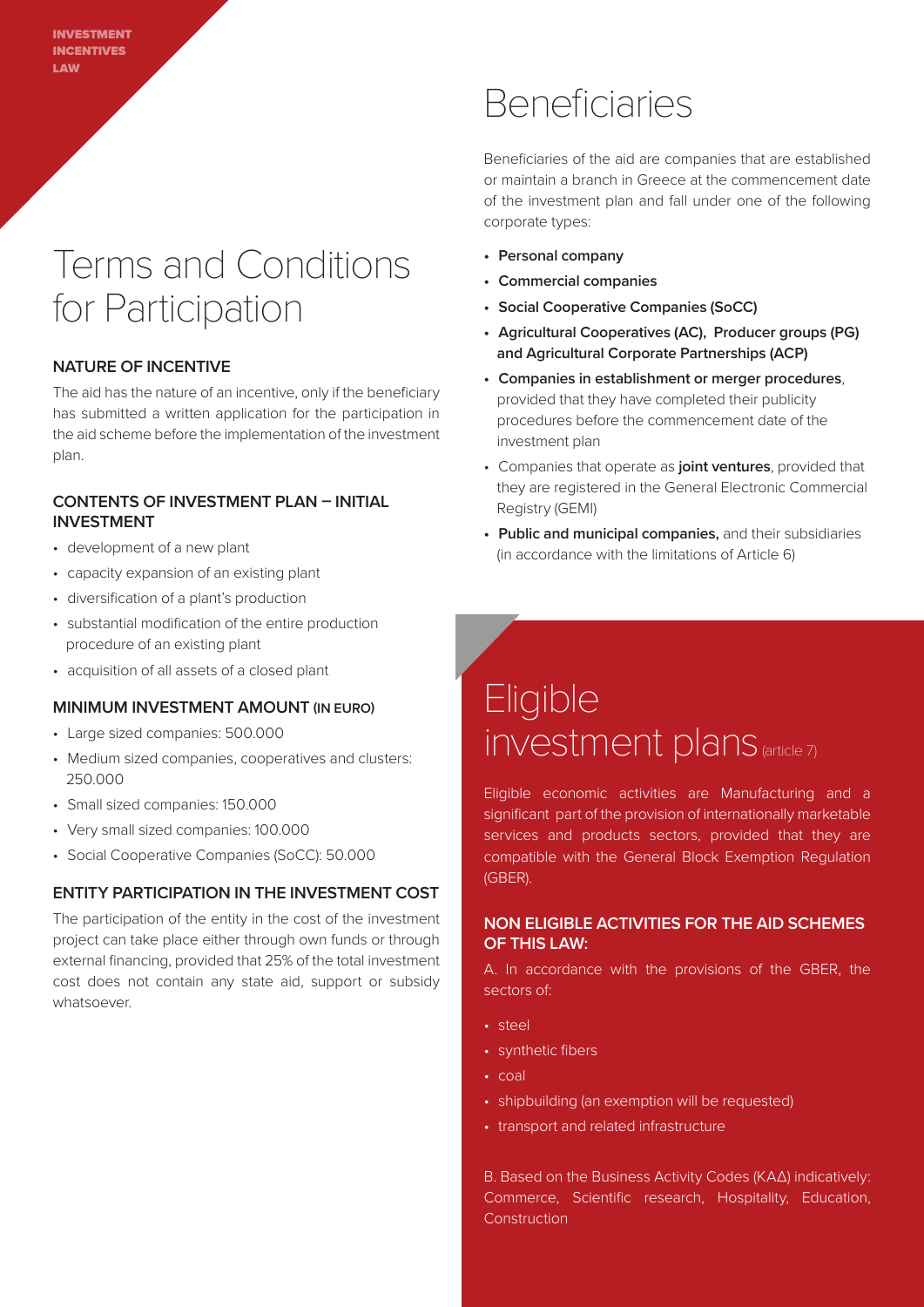#### **INDICATIVELY THE FOLLOWING IS INCLUDED IN THE SECTORS OF TOURISM AND ENERGY**

#### **Tourism**

- Establishment, expansion or modernization of complete hotel and camping units that are already or are being upgraded to at least 3\* or 2\* in listed traditional or preservable buildings
- Tourist accommodation complex development (only under scheme 8)
- Special Tourist Infrastructure Facilities
- Agritourism or wine tourism facilities by cluster
- Establishment of youth hostels by SoCC

Energy production, distribution and infrastructure sector:

- Small hydroelectric plants
- High efficiency cogeneration plants from RES
- Hybrid RES plants in Non-Interconnected Islands (NII)
- Heat/ Cooling generation from RES
- Energy efficient district heating and cooling systems
- Production of sustainable biofuel

### Eligible expenses for regional state aid

Expenses for regional aid constitute the base of every investment plan.

#### **a. Investment expenses for tangible assets**

Buildings (up to 45% of the total, 60% for tourism, 70% for logistics, 80% for listed buildings), purchase of fixed assets, purchase of new contemporary machinery and other equipment, financial leases, expenses for updating specialized facilities.

#### **b. Investment expenses for intangible assets**

Transfer of technology through acquisition of intellectual property rights, licensing, patents, knowhow and nonregistered technical knowledge. Quality assurance and control systems, certifications, purchase and installation of software and business organization systems

#### **OR ALTERNATIVELY**

**c.** the wage cost of the new jobs created as a result of the implementation of the investment plan, calculated for a period of two (2) years from the creation of each position.

### Eligible expenses for non-regional state aid

Supplementary to the regional aid:

- Investment expenses for consulting services in Small and Medium Enterprises (SMEs)
- Startup expenses for new small and very small sized companies
- Innovation expenses for SME
- Procedural and organizational innovation expenses for SME
- Innovation cluster expenses
- Investment expenses for energy efficiency measures
- Investment expenses for energy autoproduction
- Expenses for the remediation of contaminated sites

Investment plans for the production of energy from renewable energy sources (RES) are supported only for:

- Investment expenses for high efficiency energy cogeneration from RES
- Expenses for production of energy from RES
- Expenses for the installation of efficient district heating and cooling systems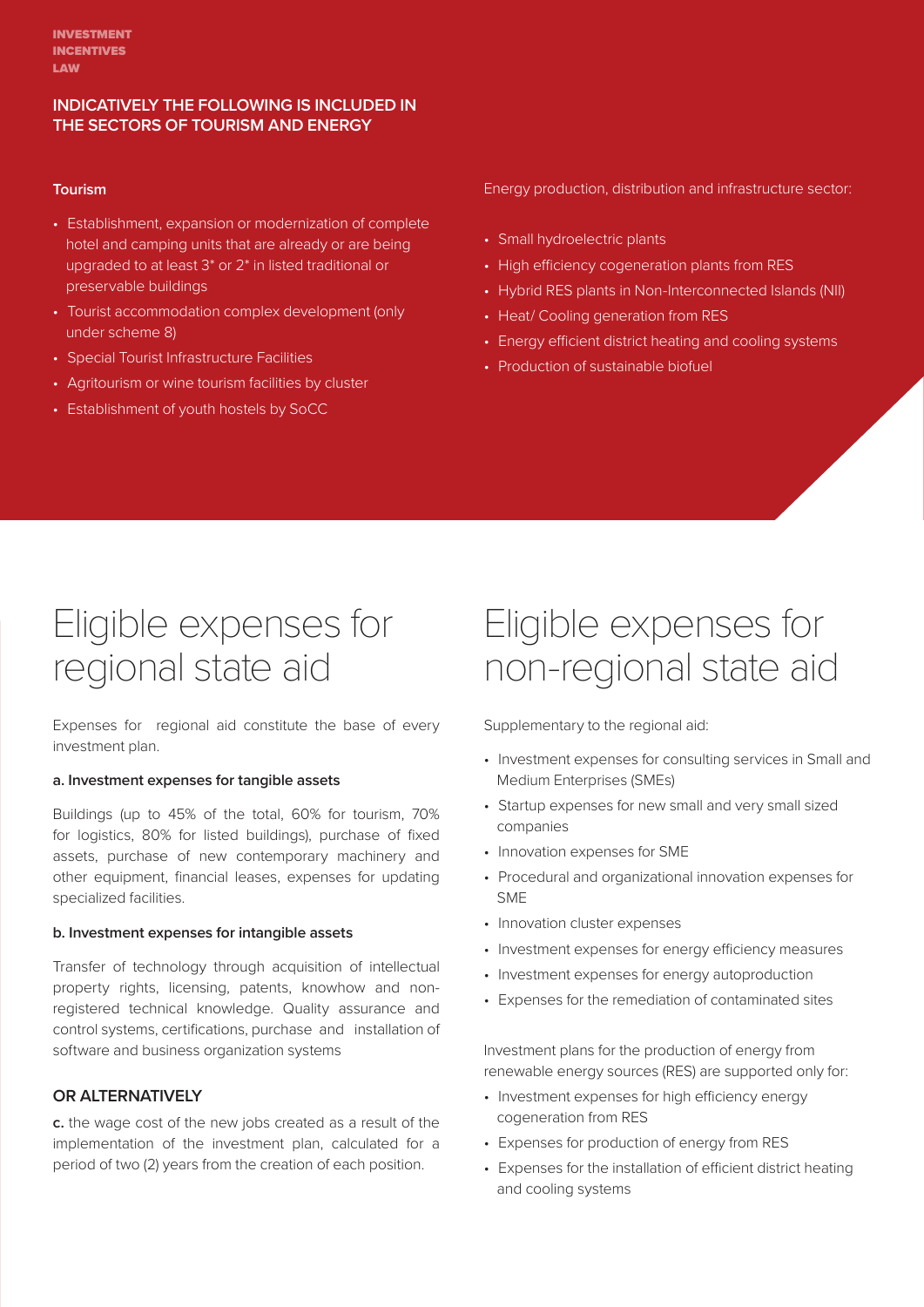Type of Aid

**1. Tax exemption:** exemption from payment of income tax that results from the current tax legislation, on the profits realized before taxes **from all the activities of the company**

**2. Subsidy:** free provision from the State of funds to cover part of the eligible expenses of the investment plan, determined as a percentage of the total investment cost

**3. Leasing Subsidy: the State covers part of the installments paid for the leasing agreement concluded for the purchase of new machinery and other equipment, with a total duration that cannot exceed 7 years.** 

**4. Wage subsidy (for jobs created):** covers the cost of the new jobs created and are associated with the investment plan.

**5. Financing instruments** (capital participation, loan)

- **6. Fixed corporate income tax rate**
- **7. Fast licensing procedures**



The investment expenses are supported:

a) For expenses of regional aid, the maximum aid intensities (approved maximum regional aid limits) are determined by the Regional Aid Map (RAM), depending on the region and the size of the company.

 \* A revised RAM will enter into force from 01/01/2017 with aid intensities 10%-55%

b) For non-regional aid expenses, up to the amount determined for each expense

**Participating companies eligible to receive state aid and leasing subsidies must show profits in at least one fiscal year during the previous seven (7) fiscal years, before the fiscal year of their application for participation in the Law.**

**The maximum amount of aid for each investment plan amounts to €5.000.000, for each company to €10.000.000 and for each company group to €20.000.000**

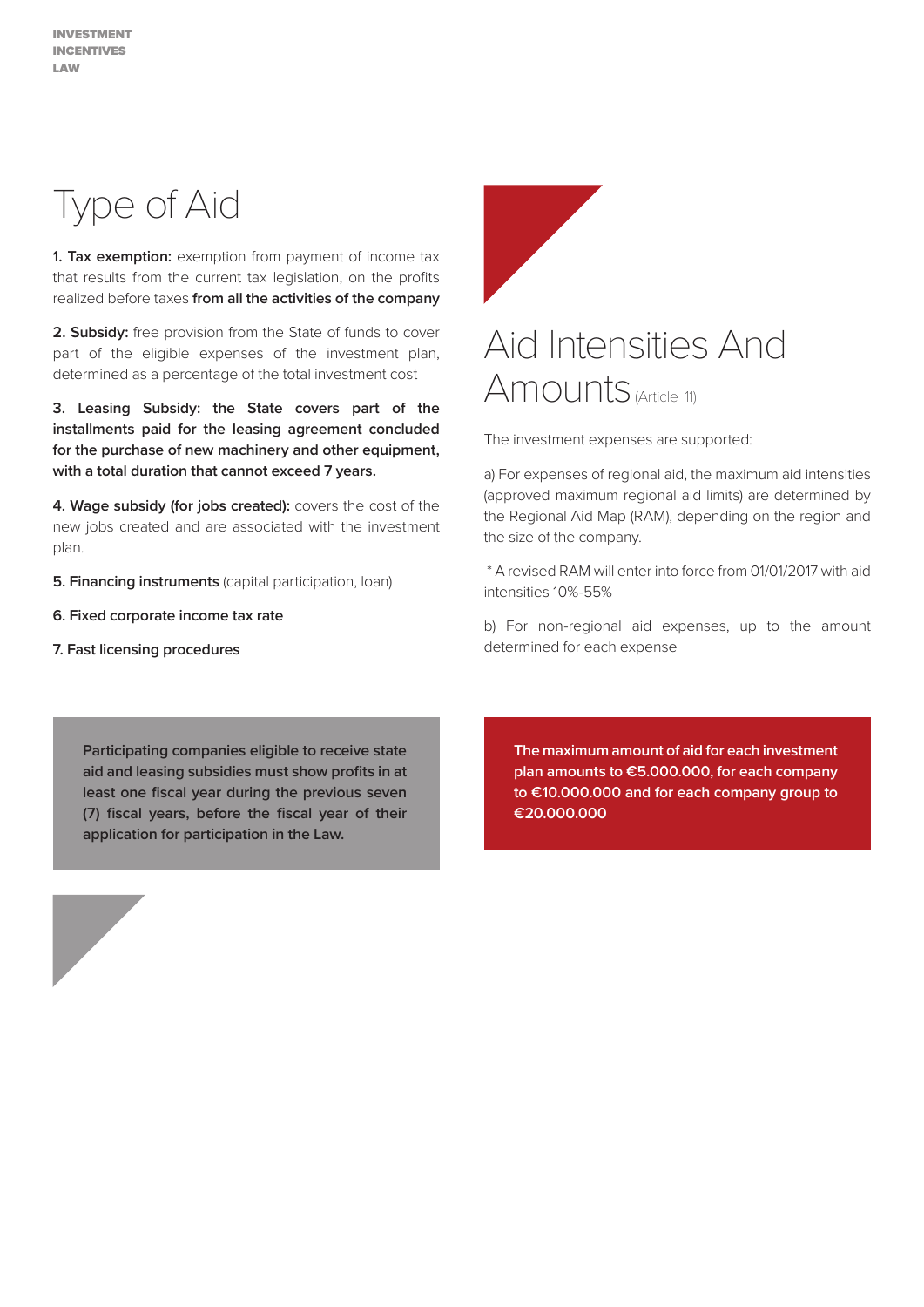# Special Categories of Aid (Article 12)

#### **COMPANY TYPE / PERFORMANCE CRITERIA**

- **Extrovert:** small to medium size, they increased their extroversion (i.e. the export value to turnover ratio) by >10% in the previous 3 years before their application , by >5% for an exports to turnover ratio >70%
- **Innovative:** small to medium size, with research and development expenses >10% of their total operating costs, for at least 1 year in the previous 3 years before their application
- Independent small to medium sized that initiate a **merger procedure after the publication date of this law**
- Companies that present an **increase in their employees >10%** in the previous 3 years before their application
- **Cooperatives, Social Cooperative Companies** as well as Producer groups and Agricultural Corporate Partnerships
- **Information and Communication Technology (ICT) and Agri-Food Sectors**
- Companies that achieve a **high added value, compared with their sectoral average**

#### **GEOGRAPHICAL CRITERIA**

- Companies whose investment plan is implemented in **organized sites** (Industrial and Commercial Areas, Business Parks, etc.) and is not related to the modernization or the expansion of an existing facility of the aided company.
- Companies whose investment plan is implemented in Special Areas:
- (453 Municipal Units, 43.8% of the total, 19.5% of the resident population of the country)
- a. **mountainous** regions
- b. **border** region: distanced 30km from the borders, as well as the islands of the North Aegean Region, the island of Samothraki, the Prefecture of Evros and the Prefecture of the Dodecanese
- c. islands with a population of less than 3.100 residents
- d. areas with a **reduction of the resident population >30%** in the period 2001-2011
- e. companies whose investment plan is implemented in areas with particularly increased migration flows and especially: Agathonisi, Kalymnos, Kastelorizo, Kos, Leros, Lesvos, Samos, Simi, Chios.

### Submission and Evaluation Procedures

- All the procedures will be handled through the State Aid Information System (SAIS)
- The procedure of the completeness and legal control phase is controlled by the competent Service, based on a standard control system
- The evaluation is assigned to one (1) evaluator selected by draw, through the SAIS
- The results of the evaluation are verified by an Investment Plans Evaluation Committee consisting of two officers of the service and one (1) registered evaluator, selected by random draw
- The evaluation is performed either with the **comparative evaluation** method or with the **direct evaluation** method
- An Investment Plan Evaluation Guide will be issued and published
- Staffing of National Registry of Certified Evaluators and a National Registry of Certified Auditors and determination of their remuneration.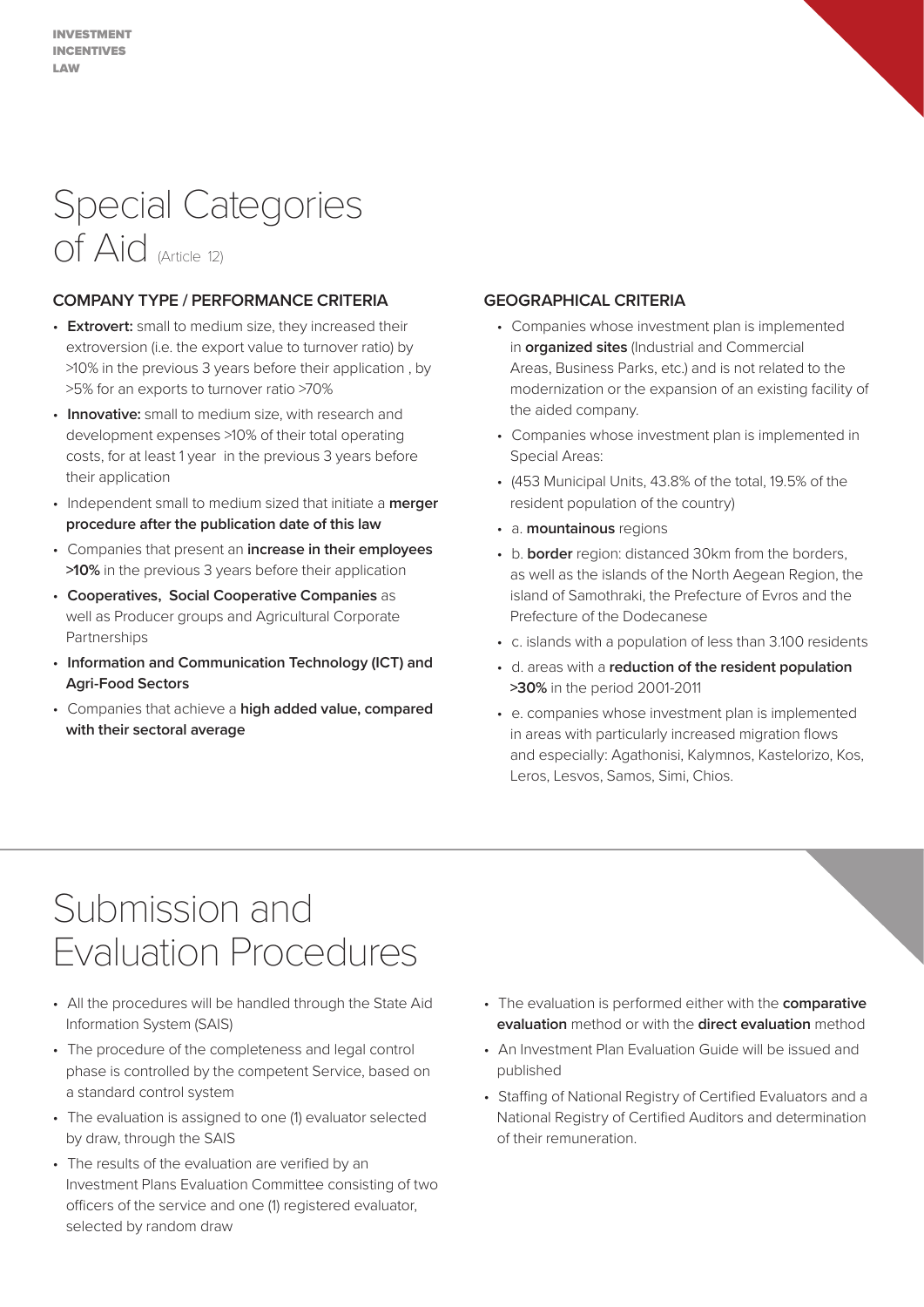# State Aid schemes

- **1. Machinery and equipment**
- **2. General Entrepreneurship**
- **3. New Independent Small and Medium Enterprises (SMEs)**
- **4. Innovative SMEs**

- **5. Synergies and Networking**
- **6. Financial intermediation and capital funds**
- **7. Integrated spatial and sectoral plans Value Chains**
- **8. Major Investments**

| <b>AID SCHEMES</b>                | <b>DESCRIPTION/ OBJECTIVE</b>                                                                                                                                                                                      | <b>TYPE OF AID</b>                                                                                                                                                                         | <b>EVALUATION</b>             |
|-----------------------------------|--------------------------------------------------------------------------------------------------------------------------------------------------------------------------------------------------------------------|--------------------------------------------------------------------------------------------------------------------------------------------------------------------------------------------|-------------------------------|
| <b>Machinery and</b><br>equipment | Creation of a limited aid<br>framework with simple<br>procedures. Appealing to<br>Companies wishing swift<br>accession with minimum criteria,<br>without a tendering procedure<br>and immediate payment of the aid | • Tax exemption                                                                                                                                                                            | <b>Direct Evaluation</b>      |
| <b>General Entrepreneurship</b>   | Applies to all companies and<br>constitutes the main framework<br>through which investment<br>expenses of existing companies<br>will be aided                                                                      | • Tax exemption<br>• Leasing subsidy<br>• Wage subsidy<br>• For Special Categories: 70%<br>subsidy on the projected amount<br>of aid                                                       | <b>Comparative Evaluation</b> |
| <b>New Independent SMEs</b>       | A full framework of incentives<br>is offered exclusively to<br>new or under establishment<br>independent SMEs that intend to<br>make an initial investment to one<br>of the eligible sectors of the Law            | • Tax exemption<br>• Subsidy of 70% of the projected<br>amount of aid<br>• Leasing subsidy<br>• Wage subsidy<br>• For Special Categories:<br>100%Subsidy on the projected<br>amount of aid | <b>Comparative Evaluation</b> |
| <b>Innovative SMEs</b>            | Applies to SMEs wishing to<br>implement investment plans<br>relating to the production of<br>innovative products or the<br>introduction of organizational or<br>procedural innovations                             | • Tax exemption<br>• 70%Subsidy on the projected<br>amount of aid<br>• Leasing subsidy<br>• Wage subsidy<br>• For Special Categories:<br>100%Subsidy on the projected<br>amount of aid     | <b>Comparative Evaluation</b> |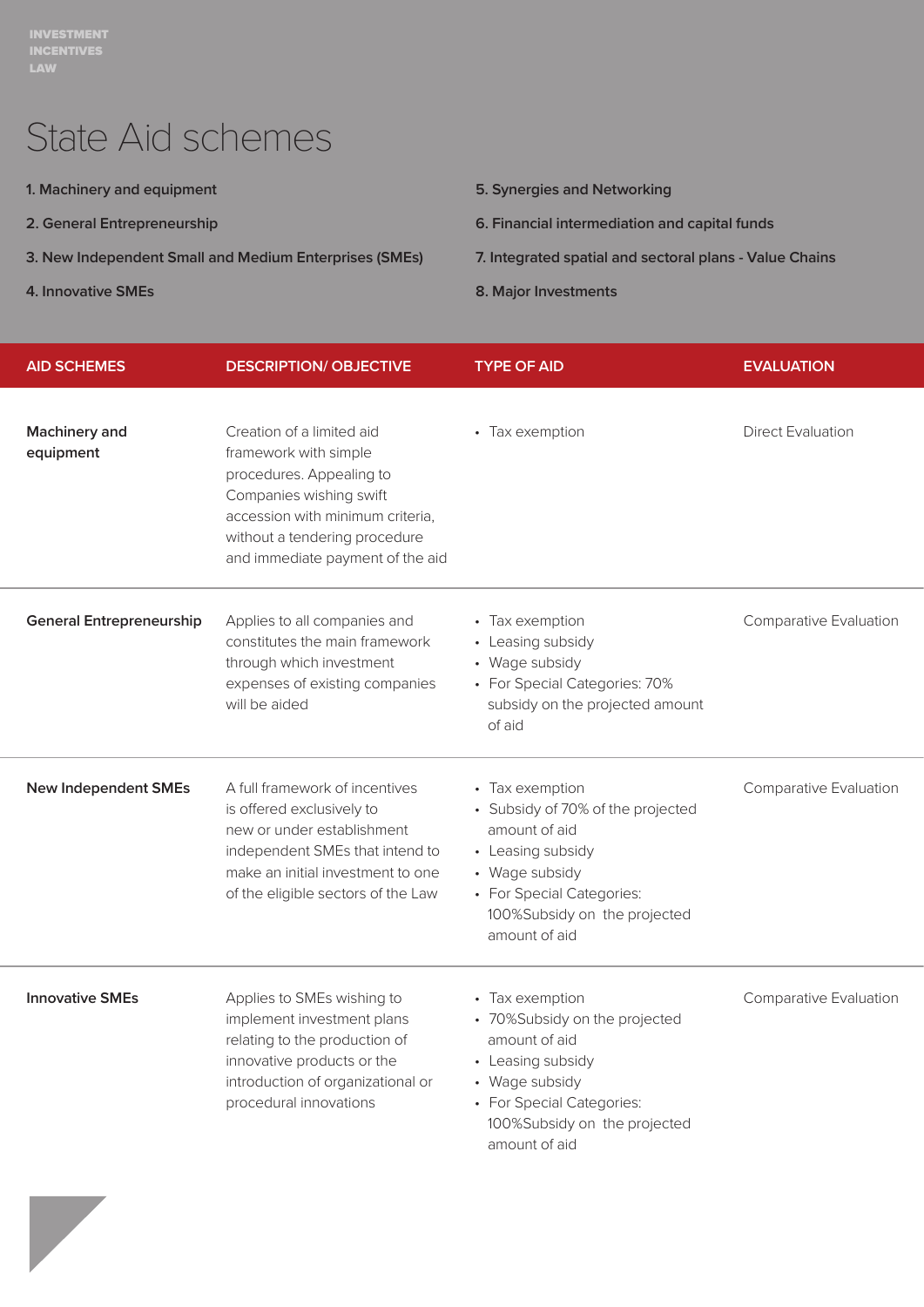| <b>INVESTMENT</b> |
|-------------------|
| <b>INCENTIVES</b> |
| <b>LAW</b>        |

| <b>AID SCHEMES</b>                                                | <b>DESCRIPTION/ OBJECTIVE</b>                                                                                                                                                                                                                                                                                                                                                                                                                        | <b>TYPE OF AID</b>                                                                                                                                                                                                  | <b>EVALUATION</b>                                             |
|-------------------------------------------------------------------|------------------------------------------------------------------------------------------------------------------------------------------------------------------------------------------------------------------------------------------------------------------------------------------------------------------------------------------------------------------------------------------------------------------------------------------------------|---------------------------------------------------------------------------------------------------------------------------------------------------------------------------------------------------------------------|---------------------------------------------------------------|
| Synergies and<br>Networking                                       | Aiming to promote the<br>competitiveness of<br>participating companies in the<br>clusters and spreading the<br>collaborative culture in Greek<br>entrepreneurship, through the<br>support of common activities.<br>Participation of companies, also<br>R & D organizations, nonprofit<br>organizations and other similar<br>economic entities                                                                                                        | • Subsidy<br>• Tax exemption<br>• Leasing subsidy<br>• Wage subsidy for created jobs                                                                                                                                | Comparative Evaluation                                        |
| <b>Financial intermediation</b><br>and capital funds              | <b>Establishment of Holding Funds</b><br>or other specialized Funds with<br>participation of the Greek State,<br>aiming to increase the innovation<br>and the export potential of Greek<br>companies, as well as to increase<br>employment                                                                                                                                                                                                           | • Own funds or quasi own funds<br>investments<br>• Loans                                                                                                                                                            | Procedures determined<br>by State - Fund<br>Manager agreement |
| Integrated spatial and<br>sectoral plans - Value<br><b>Chains</b> | Aiming to increase and protect<br>employment, as well as regional<br>convergence utilizing the<br>comparative advantages of<br>an area and supporting local<br>interconnections. Applies to<br>companies and cluster that<br>participate in sectoral or local<br>production systems or in other<br>value chains, with a mandatory<br>participation of at least 8 entities                                                                            | • Tax exemption<br>· Subsidy (large companies excl.)<br>• Leasing subsidy<br>• Wage subsidy for created jobs                                                                                                        | Determined at the<br><b>Invitation Decision</b>               |
| <b>Major Investments</b>                                          | The aim is to create a safe<br>investment environment, which<br>will facilitate the realization of<br>major investment plans aiming<br>to the development of the Greek<br>economy, the creation of new jobs<br>and the transfer of knowledge and<br>knowhow. Applies to companies<br>that implement investment<br>plans that exceed the amount<br>of €20.000.000 and create at<br>least two jobs for every million of<br>eligible investment budget. | • Fast Track Licensing procedure<br>• Fixed corporate tax rate for 12<br>years<br>• Alternatively the investing<br>entity may use the tax<br>exemption with aid rate 10%<br>up to a maximum amount of<br>€5.000.000 | <b>Direct Evaluation</b>                                      |